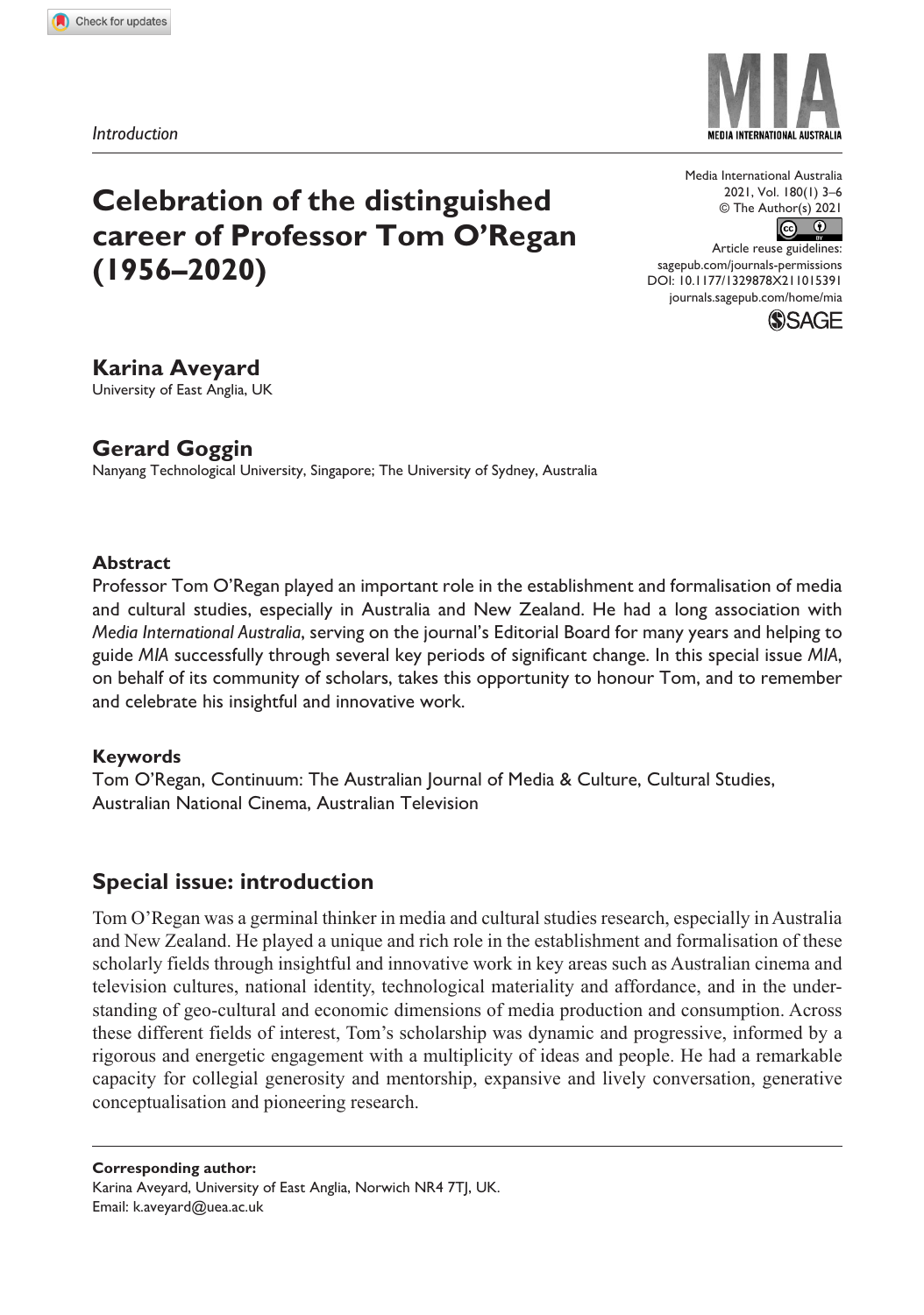Tom was a central figure in the formative period of cultural and media studies during the 1980s and 1990s. His output at this time was prodigious, engaging diverse constituencies within academia and among cultural institutions and commentators more broadly – a feature of his work that remained in the decades that followed. Much of this found focus through the establishment of the journal *Continuum: The Australian Journal of Media & Culture* and in his editorial collaborations with Brian Shoesmith, Toby Miller and Alec McHoul during its first 7 years (1987–1994). As Albert Moran's article in this issue reminds us, these early publications of *Continuum* were vast undertakings, regularly running into hundreds of pages with upwards of 20 or more contributors. The richness and heterogeneity of these volumes attests to the potency of this scholarly moment and to the way in which the then emergent frameworks of cultural and media studies encouraged important connections and cohesion between work that had hitherto been conceived of in more fragmented ways.

While the subjects of Tom's research traversed a wide range of topics during his career, his interest in the formulations of cultural studies is a concern that is evident throughout. This can be traced explicitly from early publications such as his 1992 *Southern Review* article with Alec McHoul 'Towards a Paralogics of Textual Technologies: Batman, Glasnost and Relativism in Cultural Studies' (McHoul and O'Regan, 1992) which interrogated some of the complexities and self-limiting notions of the 'political' in cultural studies, an issue he was still actively debating in 'What Matters for Cultural Studies?' (O'Regan, 2013) over 20years later. Concern with the theoretical and its applied practicalities was also a hallmark of Tom's more empirically focused work, which consistently engaged with questions to do with the relationship of the conceptual to the material.

Tom's passing has brought great sadness and an acute awareness of what he contributed – the distinctive and compelling nature of what his scholarly publications and voice conveyed, what was yet to come among his various unfinished investigations and writings and what will be sorely missed. His work and professional example provides a foundation from which to consider the contemporary dynamics and forms of media; culture and communications; the nature of academic careers; and the agenda and imperatives for research, institutions and policy – all areas in which Tom had long intervened in and reflected upon.

Tom had an extended association with *Media International Australia* (*MIA*), beginning in the late 1990s. He served on the journal's Editorial Board for many years and was closely involved in guiding *MIA* through several key periods of transition and renewal. He actively supported a succession of editors, board members and journal staff as they negotiated developments in convergent publishing and the impacts of university restructurings.

Tom was especially proud of his role as *MIA* Publisher – 'guardian angel', as editor Helen Wilson described him (Wilson, 2002). His thoughtful and persistent efforts gave the journal stability as it moved from the Key Centre for Cultural and Media Policy and Faculty of Arts at Griffith University to the University of Queensland, where he and Graeme Turner put it on a firm footing. He remained highly engaged with the journal in the years that followed and was especially animated by conversations concerning *MIA*'s shift from an independent print journal published in Brisbane to embracing the opportunities of emerging commercial online publishing platforms. Tom's contribution was significant in *MIA*'s passage from experimentation with transnational aggregators (Ingenta), through digitisation and distribution of its rich 'backlist' via RMIT's Informit and to the eventual acceptance of the long-standing invitation of SAGE to publish *MIA*.

It is therefore fitting that *MIA*, on behalf of its community of scholars, takes this opportunity to mark Tom's passing and honour him through the dedication of this special issue. In this customary way, we critically recall, engage with and valorise Tom's work. Within this broad remit, contributors were asked to select a specific aspect of Tom's work that had directly influenced their own scholarship and to critically reflect both on the significance of this idea or approach, and discuss its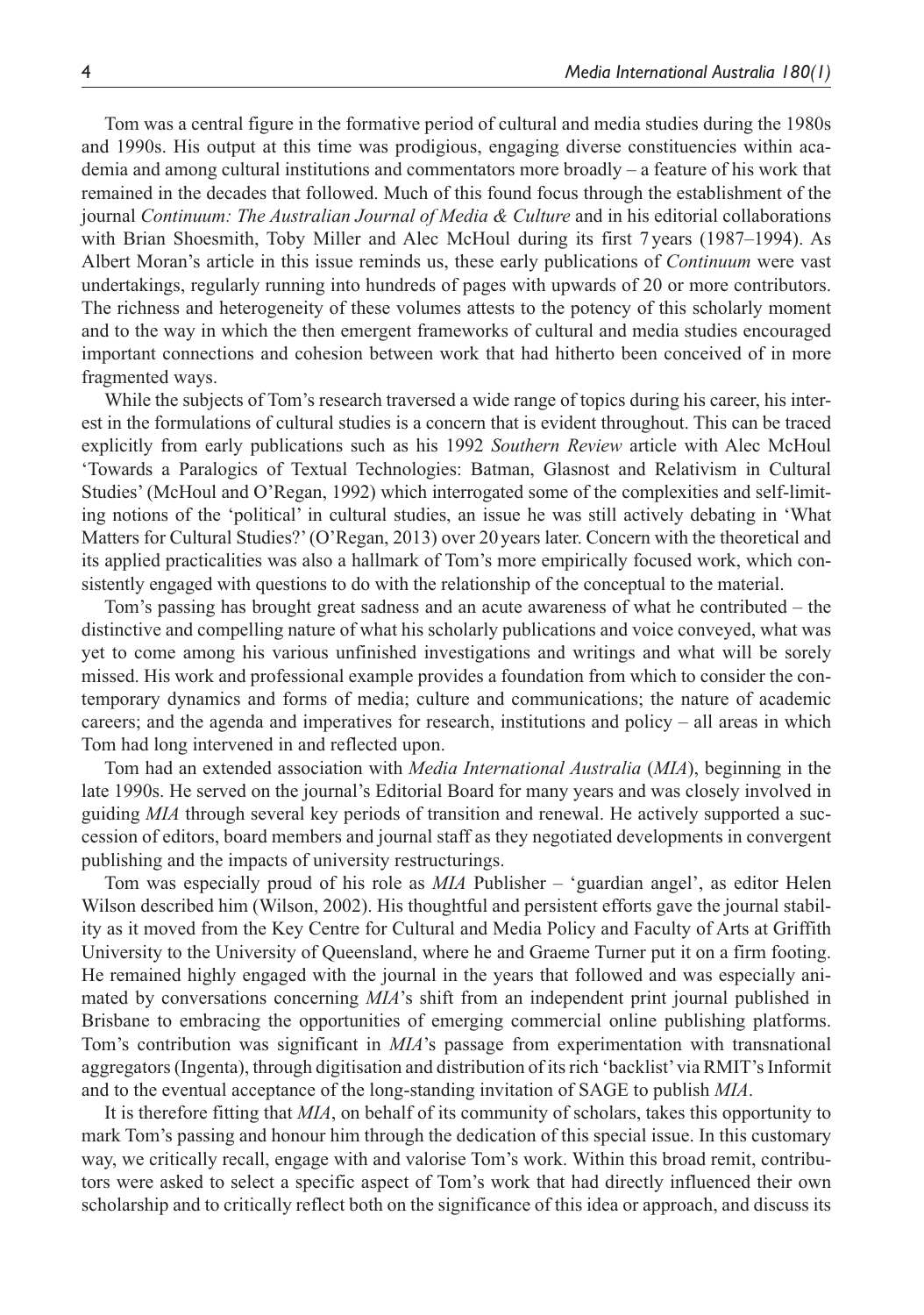application in their own research (unbounded by the context or field of the latter). The articles submitted were all peer reviewed and are significant works of scholarship in their own right.

In assembling this issue, we approached a varied range of Tom's colleagues and collaborators giving attention not just to publications (both recent and historical) but to the diverse teams Tom worked with on grant-funded projects and across other scholarly networks. Not all were in a position to commit to writing for this issue. Important partnerships not able to be represented in the list of contributors (and not already mentioned above) were with Ben Goldsmith and Susan Ward, as well as notable collaborations with Huw Walmsley-Evans, Alfio Leotta, Mark Ryan and Lisanne Gibson. As evident in the 'Guide to his Published Work' in this volume, Tom regularly wrote with male co-authors. However, to read this as bias in his work or outlook would be a mistake, but rather perhaps reflects the gendered nature of some of the academic sub-fields he worked in.

As editors, we express our huge thanks to each of the contributors, for the assiduity of their approach in addressing key aspects of the depth and breadth of Tom's academic life, and for their enthusiasm, collegiality and support for us and each other. During the preparation of this issue, we met online to discuss the structure and the content of the contributions. However, most of this meeting was spent recalling memories and anecdotes about Tom and sharing the experience of his loss – underlining the important function of memorialisations such as this not just as acts of remembrance and respect, but also as negotiations of grief and processes of mourning.

We are very grateful to the peer reviewers who took the time to read and offer feedback on the articles contained here and to *MIA* editors Matt Allen, Adrian Athique and Craig Hight for their guidance. Karina thanks Toby Miller for his helpful advice and kind support.

Finally and most of all, we offer our sincere condolences to Tom's family who live now with the profoundly sad loss of a much loved partner, father and recently grandfather. We very warmly thank Rita Shanahan for her support and various assistances with the preparation of this special issue.

\*\*\*\*\*\*\*\*\*\*\*\*\*\*\*\*\*\*\*\*\*\*\*\*\*\*\*\*\*\*\*\*

### **Guide to this special issue**

The issue begins with *Stuart Cunningham, Graeme Turner and David Carter's* thoughtful and expansive overview of Tom's academic career, written for the Australian Academy of the Humanities and generously reproduced here. This is a detailed and nuanced account of Tom's work that highlights his scholarly achievements and key interventions, as well as his academic leadership, professional integrity and collegiality. This is followed by *Albert Moran's* article which examines in more depth the formative period of Tom's career in the 1980s and 1990s through the lens of shared collaborations on their ground-breaking edited collections *The Australian Screen* (1989) and *An Australian Film Reader* (1985), and the overlaps between these projects and the establishment and consolidation of *Continuum*.

The following two contributions look in turn at the work associated with two of Tom's outstanding individual book publications from the 1990s – *Australian Television Culture* (1993) and *Australian National Cinema* (1996), authored by *Anna Potter* and *Deane Williams*, respectively. Anna Potter's analysis of the enduring significance of *Australian Television Culture* focuses in particular on the industrial frameworks of media ownership, regulation and policy, both in terms of their importance at the time this book was published and as areas in which she and Tom would later very productively collaborate. Deane Williams examines the contexts of the emergence of the concept of 'national cinema' and Tom's key role in the international development of this particular frame of cultural analysis. Highlighting its enduring relevance, Williams further places this work within contemporary post-national theorising.